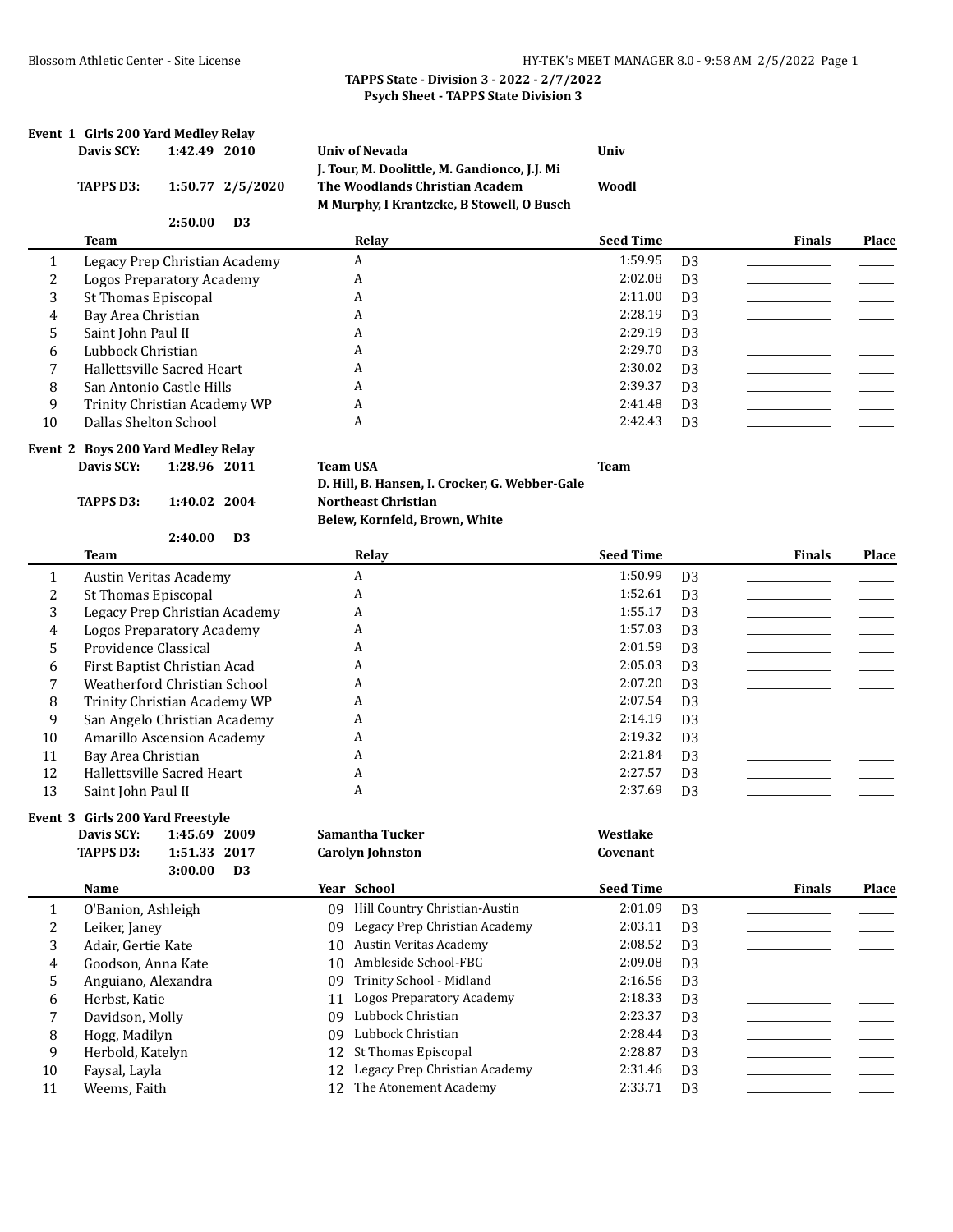#### **Event 3 ... (Girls 200 Yard Freestyle)**

| 1 Z | Preiss, Allison |  |
|-----|-----------------|--|
|     |                 |  |

- 13 Crane, Sydney
- 
- 
- 

#### **Event 4 Boys 200 Yard Freestyle**

**2:55.00 D3**

| 12 | Preiss, Allison  | 10 Saint John Paul II            | 2:38.70 | D3   |  |
|----|------------------|----------------------------------|---------|------|--|
| 13 | Crane, Sydney    | 10 Legacy Prep Christian Academy | 2:40.29 | D3   |  |
| 14 | Johnston, Jordan | 10 Dallas Shelton School         | 2:41.94 | - D3 |  |
| 15 | Kowald, Delaney  | 12 Lutheran HS of San Antonio    | 2:41.95 | D3   |  |
| 16 | Hill, Abby       | 09 Hallettsville Sacred Heart    | 2:51.60 | D3   |  |

| <b>Davis SCY:</b> | 1:38.65 2020 |                  | <b>Samuel Player</b> | Churchill           |
|-------------------|--------------|------------------|----------------------|---------------------|
| <b>TAPPS D3:</b>  |              | 1:41.89 2/6/2019 | Steven Kuhn          | <b>Hill Country</b> |
|                   |              |                  |                      |                     |

|    | Name                    |    | Year School                   | <b>Seed Time</b> |                | <b>Finals</b> | Place |
|----|-------------------------|----|-------------------------------|------------------|----------------|---------------|-------|
|    | Brammer, Joshua         |    | Covenant Preparatory-Kingwood | 1:42.24          | D <sub>3</sub> |               |       |
|    | Bell, Nathan            |    | Midland Classical Academy     | 1:43.99          | D <sub>3</sub> |               |       |
| 3  | Stephenson, Matthew     |    | Concordia High School         | 1:47.33          | D <sub>3</sub> |               |       |
| 4  | Cox, Everett            | 10 | Logos Preparatory Academy     | 1:50.00          | D <sub>3</sub> |               |       |
| 5. | Compton, Truett         | 12 | Austin Veritas Academy        | 1:52.98          | D <sub>3</sub> |               |       |
| 6  | Villalobos Matson, Luis | 09 | Trinity School - Midland      | 1:53.94          | D <sub>3</sub> |               |       |
|    | Furley, Owen            | 11 | Austin Veritas Academy        | 1:54.41          | D <sub>3</sub> |               |       |
| 8  | Kellermayer, Abris      | 10 | St Thomas Episcopal           | 1:56.70          | D <sub>3</sub> |               |       |
| 9  | Aitchison, Austin       | 09 | Austin Veritas Academy        | 2:04.39          | D <sub>3</sub> |               |       |
| 10 | Farland, Raymond        | 09 | Bay Area Christian            | 2:05.50          | D <sub>3</sub> |               |       |
| 11 | Su, Abraham             | 09 | Faith West Academy-Katy       | 2:10.77          | D <sub>3</sub> |               |       |
| 12 | Winchester, Wilson      | 10 | Trinity Christian Academy WP  | 2:11.88          | D <sub>3</sub> |               |       |
| 13 | Flores, Ethan           | 12 | San Angelo Christian Academy  | 2:14.99          | D <sub>3</sub> |               |       |
| 14 | Shortt, Ethan           |    | St Thomas Episcopal           | 2:19.93          | D <sub>3</sub> |               |       |
| 15 | Hodson, Aiden           | 10 | Saint John Paul II            | 2:21.53          | D <sub>3</sub> |               |       |
| 16 | Hallam, Seth            | 09 | Logos Preparatory Academy     | 2:21.58          | D <sub>3</sub> |               |       |

#### **Event 5 Girls 200 Yard IM**

| Davis SCY: | 1:56.45 2008 |  |
|------------|--------------|--|
| TAPPS D3:  | 2:03.26 2016 |  |
|            |              |  |

| TAPPS D3: | 2:03.26 2016 |    |
|-----------|--------------|----|
|           | 3:20.00      | ÐЗ |

|    | <b>Name</b>        |     | Year School                      | <b>Seed Time</b> |                | <b>Finals</b> | Place |
|----|--------------------|-----|----------------------------------|------------------|----------------|---------------|-------|
|    | Pape, Ava          | 09. | Coram Deo Academy - Plano        | 2:05.73          | D <sub>3</sub> |               |       |
|    | Gay, Julia         | 09  | Brazos Christian - Bryan         | 2:13.27          | D <sub>3</sub> |               |       |
| 3  | Smith, Berkelev    | 12  | Providence Classical             | 2:22.27          | D <sub>3</sub> |               |       |
| 4  | Su, Elisha         | 09  | Faith West Academy-Katy          | 2:22.47          | D <sub>3</sub> |               |       |
| 5. | Stepanik, Serenity |     | Legacy Prep Christian Academy    | 2:31.69          | D <sub>3</sub> |               |       |
| 6  | Pelletier, Katie   | 11  | St Thomas Episcopal              | 2:32.74          | D <sub>3</sub> |               |       |
|    | Goolsby, Courtney  | 12  | <b>Logos Preparatory Academy</b> | 2:43.71          | D <sub>3</sub> |               |       |
| 8  | Portillo, Veronica | 10  | Amarillo Ascension Academy       | 2:51.91          | D <sub>3</sub> |               |       |
| 9  | Williams, Malia    | 10  | Saint John Paul II               | 2:58.20          | D <sub>3</sub> |               |       |
| 10 | Haglin, Libby      | 09  | Legacy Prep Christian Academy    | 3:02.98          | D <sub>3</sub> |               |       |
| 11 | Rodgers, Presley   | 10  | Logos Preparatory Academy        | 3:03.79          | D <sub>3</sub> |               |       |
| 12 | Bennett, Anna      | 11  | Saint John Paul II               | 3:03.81          | D <sub>3</sub> |               |       |
| 13 | Schmitt, Katherine | 09  | Cypress Christian                | 3:05.83          | D <sub>3</sub> |               |       |
| 14 | Bruner, Gracie     | 10  | Trinity Christian Academy WP     | 3:07.09          | D <sub>3</sub> |               |       |
| 15 | Canovas. Mirielle  | 09  | Northland Christian              | 3:08.71          | D <sub>3</sub> |               |       |

**Davis SCY: 1:56.45 2008 Mary Beck Westlake TAPPS CAPPS D3: 2:03.26 2:03.26 2:03.26 2:03.26 2:03.26 2:03.26 2:03.26 2:03.26 2:03.26 2:03.26 2:03.26 2:03.26 2:03.26 2:03.26 2:03.26 2:03.26 2:03.26 2:03.26 2:03.26 2:03.26 2:0** 

16 Decker, Cassidy 10 San Antonio Castle Hills 3:09.52 D3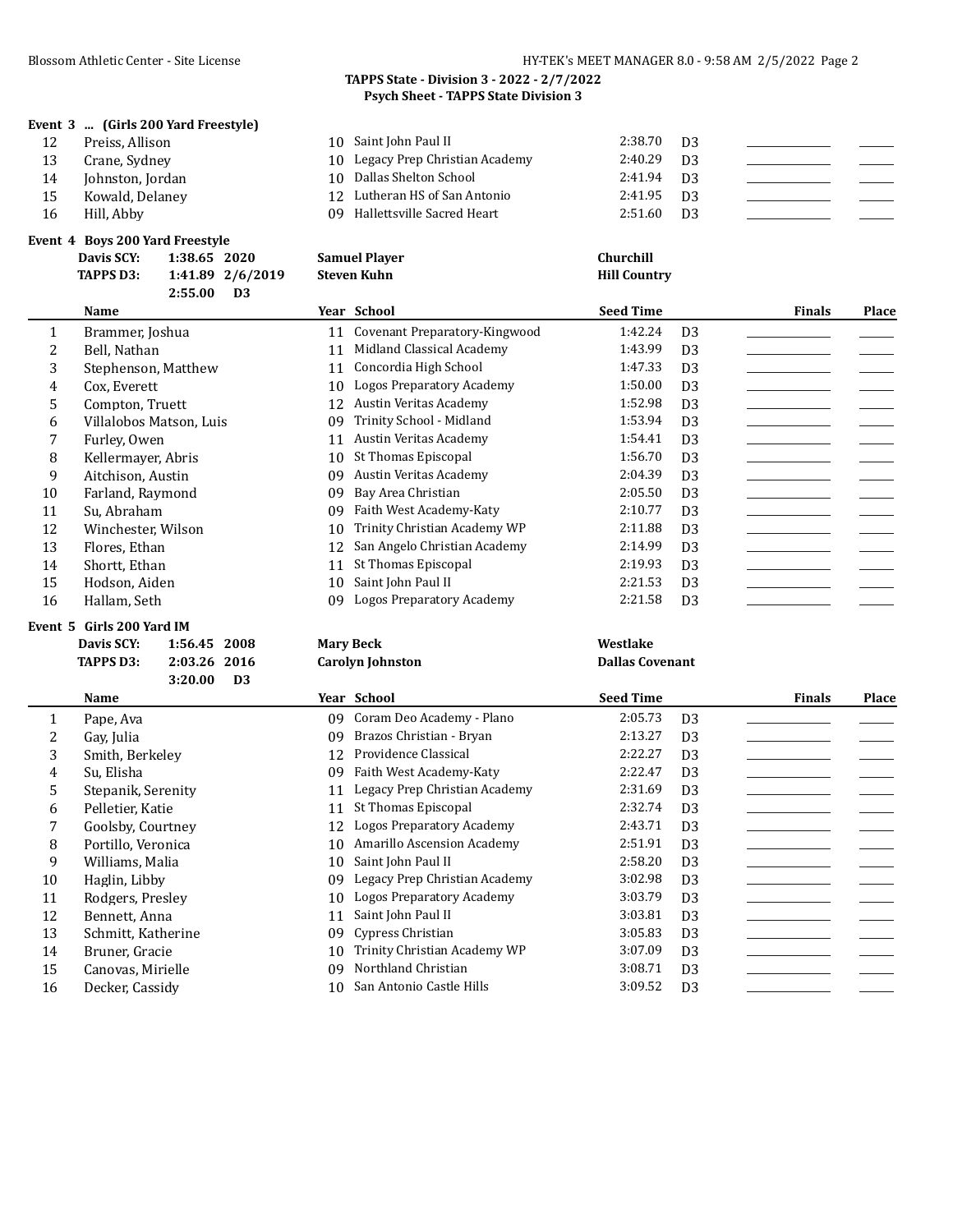|        | Event 6 Boys 200 Yard IM<br>Davis SCY:<br><b>TAPPS D3:</b> | 1:48.78 2015<br>3:15.00 | 1:54.10 2/6/2019<br>D <sub>3</sub> |          | <b>Benjamin Walker</b><br><b>Colin Feehery</b> | Concordia<br><b>Shelton</b>          |                                  |               |              |
|--------|------------------------------------------------------------|-------------------------|------------------------------------|----------|------------------------------------------------|--------------------------------------|----------------------------------|---------------|--------------|
|        | Name                                                       |                         |                                    |          | Year School                                    | <b>Seed Time</b>                     |                                  | <b>Finals</b> | <b>Place</b> |
| 1      | Fenton, Gavin                                              |                         |                                    | 11       | Trinity Christian School Lubb                  | 1:58.44                              | D <sub>3</sub>                   |               |              |
| 2      | Gerwick, Gavin                                             |                         |                                    | 12       | Legacy Prep Christian Academy                  | 1:59.61                              | D <sub>3</sub>                   |               |              |
| 3      | Bell, Jacob                                                |                         |                                    | 11       | Midland Classical Academy                      | 2:01.82                              | D <sub>3</sub>                   |               |              |
| 4      | Hilliard, Ayden                                            |                         |                                    | 09       | Bay Area Christian                             | 2:16.18                              | D <sub>3</sub>                   |               |              |
| 5      | Mendoza, Jack                                              |                         |                                    | 12       | Trinity Christian Academy WP                   | 2:21.54                              | D <sub>3</sub>                   |               |              |
| 6      | Sterling, Samuel                                           |                         |                                    | 11       | St Thomas Episcopal                            | 2:23.02                              | D <sub>3</sub>                   |               |              |
| 7      | Singer, Grayson                                            |                         |                                    | 12       | St Thomas Episcopal                            | 2:30.64                              | D <sub>3</sub>                   |               |              |
| 8      | Cherry, Timothy                                            |                         |                                    | 10       | Covenant Christian Academy Var                 | 2:38.49                              | D <sub>3</sub>                   |               |              |
| 9      | Abaranell, Noah                                            |                         |                                    | 10       | San Antonio Castle Hills                       | 2:41.83                              | D <sub>3</sub>                   |               |              |
| 10     | Curley, Aidan                                              |                         |                                    | 11       | Bay Area Christian                             | 2:46.18                              | D <sub>3</sub>                   |               |              |
| 11     | Morrow, Grahm                                              |                         |                                    | 10       | Trinity Christian Academy WP                   | 2:47.03                              | D <sub>3</sub>                   |               |              |
| 12     | Henry, Timothy                                             |                         |                                    | 12       | First Baptist Christian Acad                   | 2:47.64                              | D <sub>3</sub>                   |               |              |
| 13     | Carswell, Austin                                           |                         |                                    | 10       | Lutheran HS of San Antonio                     | 2:55.09                              | D <sub>3</sub>                   |               |              |
| 14     | Law, Hans                                                  |                         |                                    | 09.      | St Thomas Episcopal                            | 2:59.73                              | D <sub>3</sub>                   |               |              |
|        | Event 7 Girls 50 Yard Freestyle                            |                         |                                    |          |                                                |                                      |                                  |               |              |
|        | Davis SCY:<br><b>TAPPS D3:</b>                             |                         | 22.99 2015                         |          | <b>Annie Miller</b><br><b>Payton Alberts</b>   | <b>Duchesne</b><br><b>WP Trinity</b> |                                  |               |              |
|        |                                                            | 36.00                   | 24.70 2/6/2019<br>D <sub>3</sub>   |          |                                                |                                      |                                  |               |              |
|        | Name                                                       |                         |                                    |          | Year School                                    | <b>Seed Time</b>                     |                                  | <b>Finals</b> | Place        |
|        |                                                            |                         |                                    |          | 09 Coram Deo Academy - Plano                   | 23.79                                |                                  |               |              |
| 1      | Williamson, Eloise                                         |                         |                                    | 09       | Legacy Prep Christian Academy                  | 26.22                                | D <sub>3</sub>                   |               |              |
| 2      | Tomlinson, Emily                                           |                         |                                    |          | <b>Logos Preparatory Academy</b>               | 27.68                                | D <sub>3</sub>                   |               |              |
| 3<br>4 | Bourgeois, Harley<br>Haralson, Elizabeth                   |                         |                                    | 10<br>09 | Trinity Christian School Lubb                  | 27.86                                | D <sub>3</sub><br>D <sub>3</sub> |               |              |
| 5      | Mayes, Myriam                                              |                         |                                    | 09       | Alpha Omega Academy                            | 28.00                                | D <sub>3</sub>                   |               |              |
| 6      | Brooks, Annika                                             |                         |                                    | 09       | Hallettsville Sacred Heart                     | 28.44                                | D <sub>3</sub>                   |               |              |
| 7      | Chavez, Rachel                                             |                         |                                    | 10       | <b>Logos Preparatory Academy</b>               | 28.58                                | D <sub>3</sub>                   |               |              |
| 8      | Pounders, Emma                                             |                         |                                    | 10       | <b>Logos Preparatory Academy</b>               | 29.01                                | D <sub>3</sub>                   |               |              |
| 9      | Smith, Paityn                                              |                         |                                    | 12       | Legacy Prep Christian Academy                  | 29.13                                | D <sub>3</sub>                   |               |              |
| 10     | Witham, Pressly                                            |                         |                                    | 12       | <b>Logos Preparatory Academy</b>               | 29.22                                | D <sub>3</sub>                   |               |              |
| 11     | White, Jordyn                                              |                         |                                    | 10       | Ovilla Christian School                        | 29.50                                | D <sub>3</sub>                   |               |              |
| 12     | Junker, Leah                                               |                         |                                    | 09.      | Ambleside School-FBG                           | 29.75                                | D <sub>3</sub>                   |               |              |
| 13     | Conklin, Calista                                           |                         |                                    | 09.      | Lubbock All Saints Episcopal                   | 29.98                                | D <sub>3</sub>                   |               |              |
| 14     | Williams, Amanda                                           |                         |                                    |          | 12 Austin Veritas Academy                      | 30.62                                | D <sub>3</sub>                   |               |              |
| 15     | Goen, Sydney                                               |                         |                                    |          | 10 Brazos Christian - Bryan                    | 30.69                                | D <sub>3</sub>                   |               |              |
| 16     | Shaw, Ella                                                 |                         |                                    |          | 10 Austin Veritas Academy                      | 31.18                                | D <sub>3</sub>                   |               |              |
|        | Event 8 Boys 50 Yard Freestyle                             |                         |                                    |          |                                                |                                      |                                  |               |              |
|        | Davis SCY:                                                 |                         | 18.79 2013                         |          | Nathan Adrian                                  | <b>Team USA</b>                      |                                  |               |              |
|        | <b>TAPPS D3:</b>                                           |                         | 21.48 2/5/2020                     |          | <b>Trevor Smith</b>                            | <b>Castle Hills</b>                  |                                  |               |              |
|        |                                                            | 34.00                   | D <sub>3</sub>                     |          |                                                |                                      |                                  |               |              |
|        | Name                                                       |                         |                                    |          | Year School                                    | <b>Seed Time</b>                     |                                  | <b>Finals</b> | Place        |
| 1      | Brown, Harrison                                            |                         |                                    |          | 12 First Baptist Christian Acad                | 22.64                                | D <sub>3</sub>                   |               |              |
| 2      | Wenz, Caleb                                                |                         |                                    | 10       | Lutheran High North                            | 23.49                                | D <sub>3</sub>                   |               |              |
| 3      | Dspain, Blake                                              |                         |                                    | 09       | Weatherford Christian School                   | 23.89                                | D <sub>3</sub>                   |               |              |
| 4      | Junker, Elijah                                             |                         |                                    | 10       | Ambleside School-FBG                           | 24.22                                | D <sub>3</sub>                   |               |              |
| 5      | Farland, Robert                                            |                         |                                    | 10       | Bay Area Christian<br>Providence Classical     | 24.42                                | D <sub>3</sub>                   |               |              |
| 6      | Benthem, Lars                                              |                         |                                    | 11       | Alpha Omega Academy                            | 24.62<br>24.73                       | D <sub>3</sub>                   |               |              |
| 7<br>8 | Steffa, Zach<br>Hancock, Dawson                            |                         |                                    | 09       | 12 Austin Veritas Academy                      | 25.05                                | D <sub>3</sub><br>D <sub>3</sub> |               |              |
|        |                                                            |                         |                                    |          |                                                |                                      |                                  |               |              |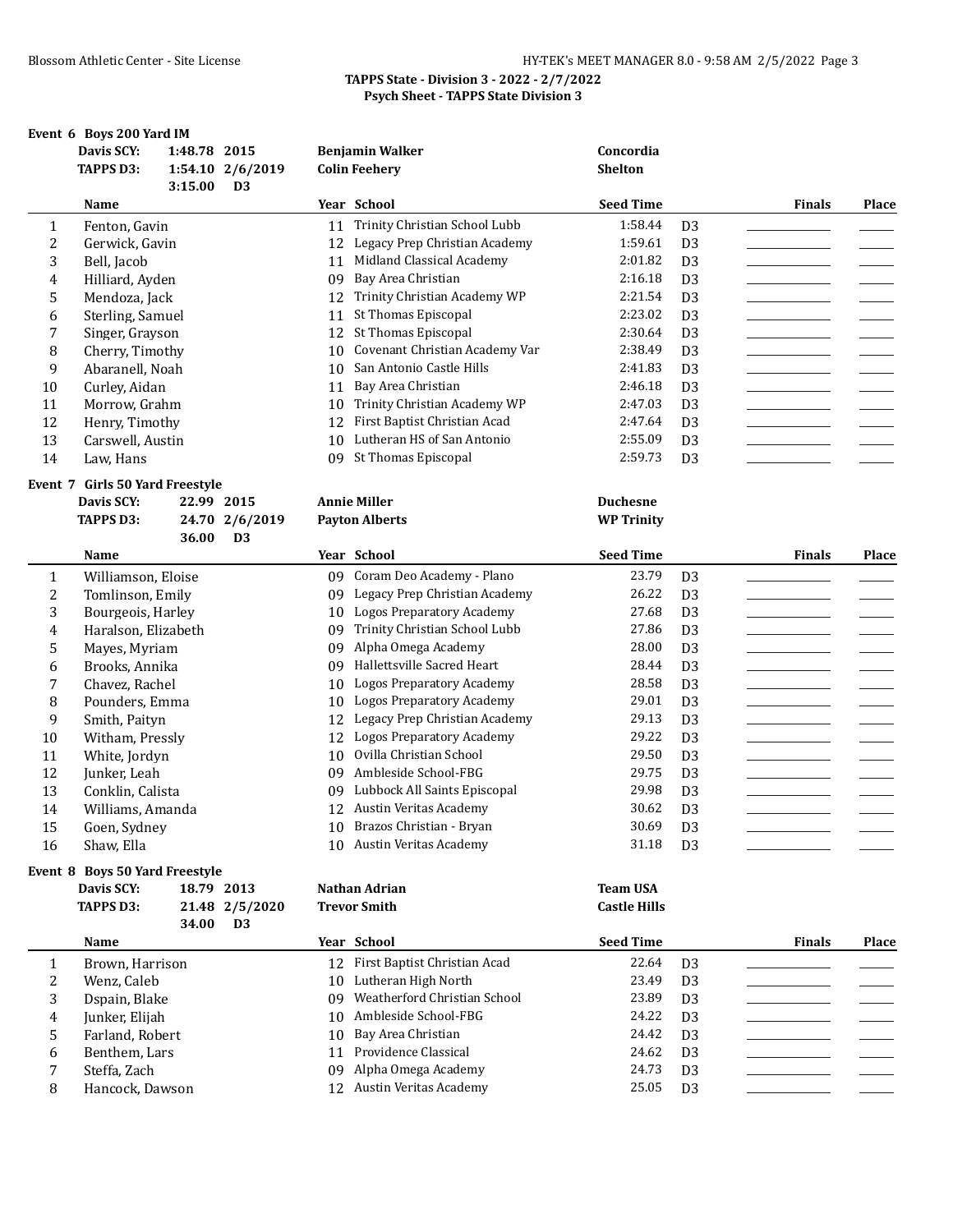# **Event 8 ... (Boys 50 Yard Freestyle)**

|    | ent 8 … Tboys 50 rafu Freestyle) |                                 |       |                |  |
|----|----------------------------------|---------------------------------|-------|----------------|--|
|    | Pickle, Caden                    | 10 Providence Classical         | 25.08 | D3             |  |
| 10 | Lusk. Davis                      | 10 San Angelo Christian Academy | 25.37 | D <sub>3</sub> |  |
| 11 | Cobb. Andy                       | 12 Dallas Shelton School        | 25.66 | D3             |  |
| 12 | Reynolds, Josiah                 | 10 Eagle Christian Academy      | 25.69 | D3             |  |
| 13 | Camp, Benjamin                   | 11 Trinity Christian Academy WP | 25.84 | D <sub>3</sub> |  |
| 14 | Bruce, Jack                      | 09 Austin Veritas Academy       | 25.95 | D <sub>3</sub> |  |

10 Logos Preparatory Academy 26.67 D3

| 16 | Portilla, Sammy |  |
|----|-----------------|--|
|    |                 |  |

### **Event 11 Girls 100 Yard Butterfly**

|                       | <b>TAPPS D3:</b>   | 56.45 2014                |     | Alicia J Finnigan                | <b>Logos Prep</b> |                |               |       |
|-----------------------|--------------------|---------------------------|-----|----------------------------------|-------------------|----------------|---------------|-------|
|                       |                    | 1:45.00<br>D <sub>3</sub> |     |                                  |                   |                |               |       |
|                       | Name               |                           |     | Year School                      | <b>Seed Time</b>  |                | <b>Finals</b> | Place |
| 1                     | Williamson, Eloise |                           | 09. | Coram Deo Academy - Plano        | 55.52             | D <sub>3</sub> |               |       |
| $\mathbf{2}^{\prime}$ | Gay, Julia         |                           | 09  | Brazos Christian - Bryan         | 1:00.50           | D <sub>3</sub> |               |       |
| 3                     | Leiker, Janey      |                           | 09  | Legacy Prep Christian Academy    | 1:01.79           | D <sub>3</sub> |               |       |
| 4                     | Smith, Berkelev    |                           | 12  | Providence Classical             | 1:03.22           | D <sub>3</sub> |               |       |
| 5.                    | Bryant, Hannah     |                           | 11  | Legacy Prep Christian Academy    | 1:06.87           | D <sub>3</sub> |               |       |
| 6                     | Close, Maggie      |                           | 12  | St Thomas Episcopal              | 1:09.55           | D <sub>3</sub> |               |       |
| 7                     | Chavez, Rachel     |                           | 10  | <b>Logos Preparatory Academy</b> | 1:10.03           | D <sub>3</sub> |               |       |
| 8                     | Stover, Joshlyn    |                           | 10  | Keystone                         | 1:14.05           | D <sub>3</sub> |               |       |
| 9                     | Shaw, Ella         |                           | 10  | Austin Veritas Academy           | 1:28.15           | D <sub>3</sub> |               |       |
| 10                    | Pacheco, Gillyan   |                           | 10  | Lubbock Christian                | 1:29.12           | D <sub>3</sub> |               |       |
| 11                    | Henry, Annalyn     |                           | 12  | First Baptist Christian Acad     | 1:30.25           | D <sub>3</sub> |               |       |
| 12                    | Kelley, Allie      |                           | 09  | Saint John Paul II               | 1:37.42           | D <sub>3</sub> |               |       |

#### **Event 12 Boys 100 Yard Butterfly**

| EVELLE 12 DOVS TOO Tall Ducter Hy |              |  |
|-----------------------------------|--------------|--|
| Davis SCY:                        | 48.45 2019   |  |
| TAPPS D3:                         | 50.74 2017   |  |
|                                   | $1:40.00$ D3 |  |
| Namo                              |              |  |

|       | TO Austin veritas Academy       | $1:20.13$ 113  |  |
|-------|---------------------------------|----------------|--|
|       | 10 Lubbock Christian            | 1:29.12 $\Box$ |  |
|       | 12 First Baptist Christian Acad | $1:30.25$ D3   |  |
|       | 09 Saint John Paul II           | 1:37.42 D3     |  |
| - - - |                                 |                |  |

#### **Davis SCY: 48.45 2019 Konnar Klinksiek Smithson Valley Table 10.747.50.74 Ryan A Jennings Covenant**

|    | <b>Name</b>                       |    | Year School                   | <b>Seed Time</b>      |                | <b>Finals</b> | Place |
|----|-----------------------------------|----|-------------------------------|-----------------------|----------------|---------------|-------|
| 1  | Fenton, Garrison                  | 11 | Trinity Christian School Lubb | 52.68                 | D <sub>3</sub> |               |       |
| 2  | Compton, Truett                   | 12 | Austin Veritas Academy        | 57.41                 | D <sub>3</sub> |               |       |
| 3  | Davidson, Gage                    | 11 | Lubbock Christian             | 57.59                 | D <sub>3</sub> |               |       |
| 4  | Villalobos Matson, Luis           | 09 | Trinity School - Midland      | 57.69                 | D <sub>3</sub> |               |       |
| 5  | Wenz, Caleb                       | 10 | Lutheran High North           | 58.37                 | D <sub>3</sub> |               |       |
| 6  | Kellermayer, Abris                | 10 | St Thomas Episcopal           | 59.91                 | D <sub>3</sub> |               |       |
| 7  | Mendoza, Jack                     | 12 | Trinity Christian Academy WP  | 1:02.46               | D <sub>3</sub> |               |       |
| 8  | Farland, Raymond                  | 09 | Bay Area Christian            | 1:03.53               | D <sub>3</sub> |               |       |
| 9  | Eikenhorst, Logan                 | 10 | Live Oak Classical            | 1:07.17               | D <sub>3</sub> |               |       |
| 10 | Gerwick, Gage                     | 10 | Legacy Prep Christian Academy | 1:07.46               | D <sub>3</sub> |               |       |
| 11 | Brown, Nicholas                   | 09 | First Baptist Christian Acad  | 1:07.80               | D <sub>3</sub> |               |       |
| 12 | Dillett, Anthony                  | 10 | Logos Preparatory Academy     | 1:11.94               | D <sub>3</sub> |               |       |
| 13 | Hughes, Brendon                   | 09 | Weatherford Christian School  | 1:11.99               | D <sub>3</sub> |               |       |
| 14 | Gerst, Preston                    | 12 | Dallas International School   | 1:19.90               | D <sub>3</sub> |               |       |
| 15 | Bruckner, Adam                    | 11 | St Thomas Episcopal           | 1:33.98               | D <sub>3</sub> |               |       |
|    | Event 13 Girls 100 Yard Freestyle |    |                               |                       |                |               |       |
|    | Davis SCY:<br>49.42 2009          |    | Samantha Tucker               | Westlake              |                |               |       |
|    | 52.21 2012<br><b>TAPPS D3:</b>    |    | Lauren Malachowski            | <b>Austin Regents</b> |                |               |       |
|    | D <sub>3</sub><br>1:20.00         |    |                               |                       |                |               |       |
|    | Name                              |    | Year School                   | <b>Seed Time</b>      |                | <b>Finals</b> | Place |

1 Goodson, Anna Kate 10 Ambleside School-FBG 57.59 D3

#### **TAPPS State - Division 3 - 2022 - 2/7/2022 Psych Sheet - TAPPS State Division 3**

15 Schaeffer, Noah 12 Austin Veritas Academy 26.33 D3

**Davis SCY: 53.53 2010 Lily Moldenhauer Churchill**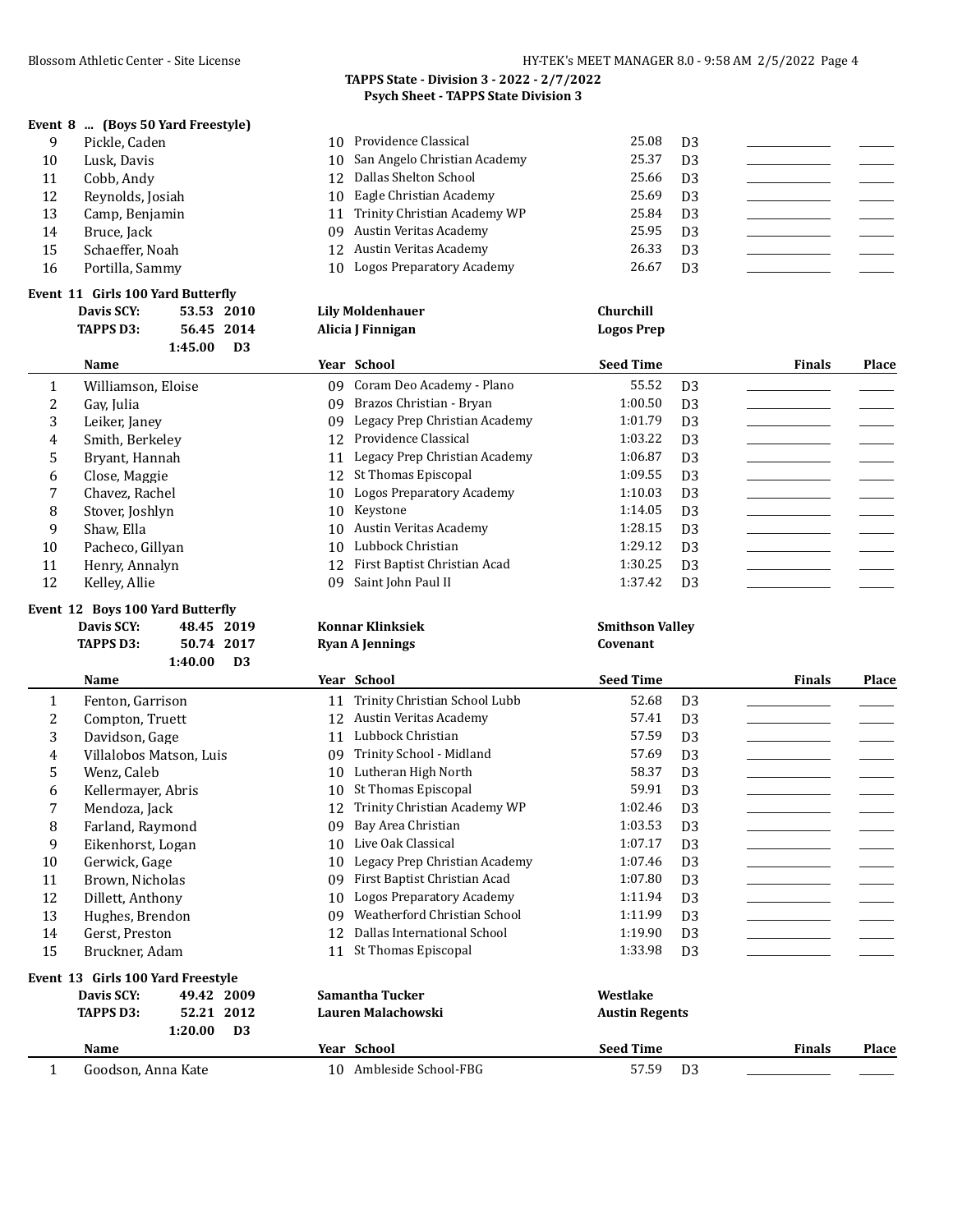#### **Event 13 ... (Girls 100 Yard Freestyle)**

|    | Bryant, Hannah      |     | 11 Legacy Prep Christian Academy | 1:00.71 | D <sub>3</sub> |  |
|----|---------------------|-----|----------------------------------|---------|----------------|--|
| 3  | Bourgeois, Harley   |     | 10 Logos Preparatory Academy     | 1:01.84 | D <sub>3</sub> |  |
| 4  | Haralson, Elizabeth | 09. | Trinity Christian School Lubb    | 1:02.36 | D <sub>3</sub> |  |
| 5. | Brooks, Annika      | 09  | Hallettsville Sacred Heart       | 1:03.54 | D <sub>3</sub> |  |
| 6  | Davidson, Molly     | 09. | Lubbock Christian                | 1:03.98 | D <sub>3</sub> |  |
|    | Bader, Lana         | 10  | Alcuin School                    | 1:05.02 | D <sub>3</sub> |  |
| 8  | Smith, Sophia       | 09. | Dallas International School      | 1:05.32 | D <sub>3</sub> |  |
| 9  | Faysal, Layla       |     | 12 Legacy Prep Christian Academy | 1:05.98 | D <sub>3</sub> |  |
| 10 | Hardwick, Savannah  | 09. | Northland Christian              | 1:06.14 | D <sub>3</sub> |  |
| 11 | Conklin, Calista    | 09. | Lubbock All Saints Episcopal     | 1:06.87 | D <sub>3</sub> |  |
| 12 | Kowald, Delanev     |     | 12 Lutheran HS of San Antonio    | 1:07.20 | D <sub>3</sub> |  |
| 13 | Smith, Paityn       |     | 12 Legacy Prep Christian Academy | 1:07.34 | D <sub>3</sub> |  |
| 14 | Williams, Amanda    | 12  | Austin Veritas Academy           | 1:08.14 | D <sub>3</sub> |  |
| 15 | Brown, Emily        | 10  | Brazosport Christian             | 1:08.83 | D <sub>3</sub> |  |
| 16 | Goen, Sydney        |     | 10 Brazos Christian - Bryan      | 1:09.23 | D <sub>3</sub> |  |

#### **Event 14 Boys 100 Yard Freestyle**

| Davis SCY: | 43.41 2008     | <b>Jimmy Feigen</b> | Churchill         |
|------------|----------------|---------------------|-------------------|
| TAPPS D3:  | 46.14 2/5/2020 | Trevor Smith        | <b>Castle Hil</b> |
|            | 1:15.00<br>D3  |                     |                   |

|    | Name               |    | Year School                      | <b>Seed Time</b> |                | <b>Finals</b> | Place |
|----|--------------------|----|----------------------------------|------------------|----------------|---------------|-------|
| 1  | Brammer, Joshua    | 11 | Covenant Preparatory-Kingwood    | 48.07            | D <sub>3</sub> |               |       |
| 2  | Cox, Everett       | 10 | Logos Preparatory Academy        | 49.80            | D <sub>3</sub> |               |       |
| 3  | Fenton, Garrison   | 11 | Trinity Christian School Lubb    | 50.89            | D <sub>3</sub> |               |       |
| 4  | Dspain, Blake      | 09 | Weatherford Christian School     | 52.14            | D <sub>3</sub> |               |       |
| 5. | Hawkins, Connor    | 12 | <b>Acton Academy West Austin</b> | 54.01            | D <sub>3</sub> |               |       |
| 6  | Richbourg, Bradley | 12 | Bishop T K Gorman Catholic Sch   | 54.44            | D <sub>3</sub> |               |       |
|    | Hancock, Dawson    | 12 | Austin Veritas Academy           | 55.48            | D <sub>3</sub> |               |       |
| 8  | Lusk. Davis        | 10 | San Angelo Christian Academy     | 56.58            | D <sub>3</sub> |               |       |
| 9  | Steffa, Zach       | 09 | Alpha Omega Academy              | 56.65            | D <sub>3</sub> |               |       |
| 10 | Hinkle, RC         | 10 | Logos Preparatory Academy        | 58.80            | D <sub>3</sub> |               |       |
| 11 | Cobb, Andy         | 12 | Dallas Shelton School            | 59.73            | D <sub>3</sub> |               |       |
| 12 | Camp, Benjamin     | 11 | Trinity Christian Academy WP     | 1:00.23          | D <sub>3</sub> |               |       |
| 13 | Lansing, Nathan    | 10 | Austin Veritas Academy           | 1:00.36          | D <sub>3</sub> |               |       |
| 14 | Portilla, Sammy    | 10 | Logos Preparatory Academy        | 1:00.65          | D <sub>3</sub> |               |       |
| 15 | Bruce, Jack        | 09 | Austin Veritas Academy           | 1:00.72          | D <sub>3</sub> |               |       |
| 16 | Cushing, Gregory   | 11 | Alcuin School                    | 1:00.79          | D <sub>3</sub> |               |       |

#### **Event 15 Girls 500 Yard Freestyle**

| Davis SCY: | 4:43.82 2008 |    | <b>Iessica White</b>    | <b>Bowie</b>  |
|------------|--------------|----|-------------------------|---------------|
| TAPPS D3:  | 4:53.23 2016 |    | <b>Carolyn Johnston</b> | <b>Dallas</b> |
|            | 7:30.00      | D3 |                         |               |

| Jessica Whit |  |
|--------------|--|
| Carolyn Joh  |  |

# **TAPPS D3: 4:53.23 2016 Carolyn Johnston Dallas Covenant**

**TAPPS D3: 46.14 2/5/2020 Trevor Smith Castle Hills**

|    | Name               |     | Year School                      | <b>Seed Time</b> |                | <b>Finals</b> | Place |
|----|--------------------|-----|----------------------------------|------------------|----------------|---------------|-------|
|    | Pape, Ava          | 09. | Coram Deo Academy - Plano        | 5:01.18          | D <sub>3</sub> |               |       |
| 2  | O'Banion, Ashleigh | 09  | Hill Country Christian-Austin    | 5:25.78          | D <sub>3</sub> |               |       |
| 3  | Adair, Gertie Kate | 10  | Austin Veritas Academy           | 5:31.82          | D <sub>3</sub> |               |       |
| 4  | Carrigan, Leslie   | 11  | Midland Classical Academy        | 5:50.69          | D <sub>3</sub> |               |       |
| 5. | Herbst, Katie      | 11  | <b>Logos Preparatory Academy</b> | 6:05.33          | D <sub>3</sub> |               |       |
| 6  | Hogg, Madilyn      | 09  | Lubbock Christian                | 6:33.92          | D <sub>3</sub> |               |       |
|    | Herbold, Katelyn   |     | 12 St Thomas Episcopal           | 6:49.71          | D <sub>3</sub> |               |       |
| 8  | Rodgers, Presley   | 10  | <b>Logos Preparatory Academy</b> | 6:52.84          | D <sub>3</sub> |               |       |
| 9  | Weidig, Sophia     |     | 12 Saint John Paul II            | 7:09.90          | D <sub>3</sub> |               |       |
| 10 | Parry, Amanda      |     | Logos Preparatory Academy        | 7:18.99          | D <sub>3</sub> |               |       |
|    |                    |     |                                  |                  |                |               |       |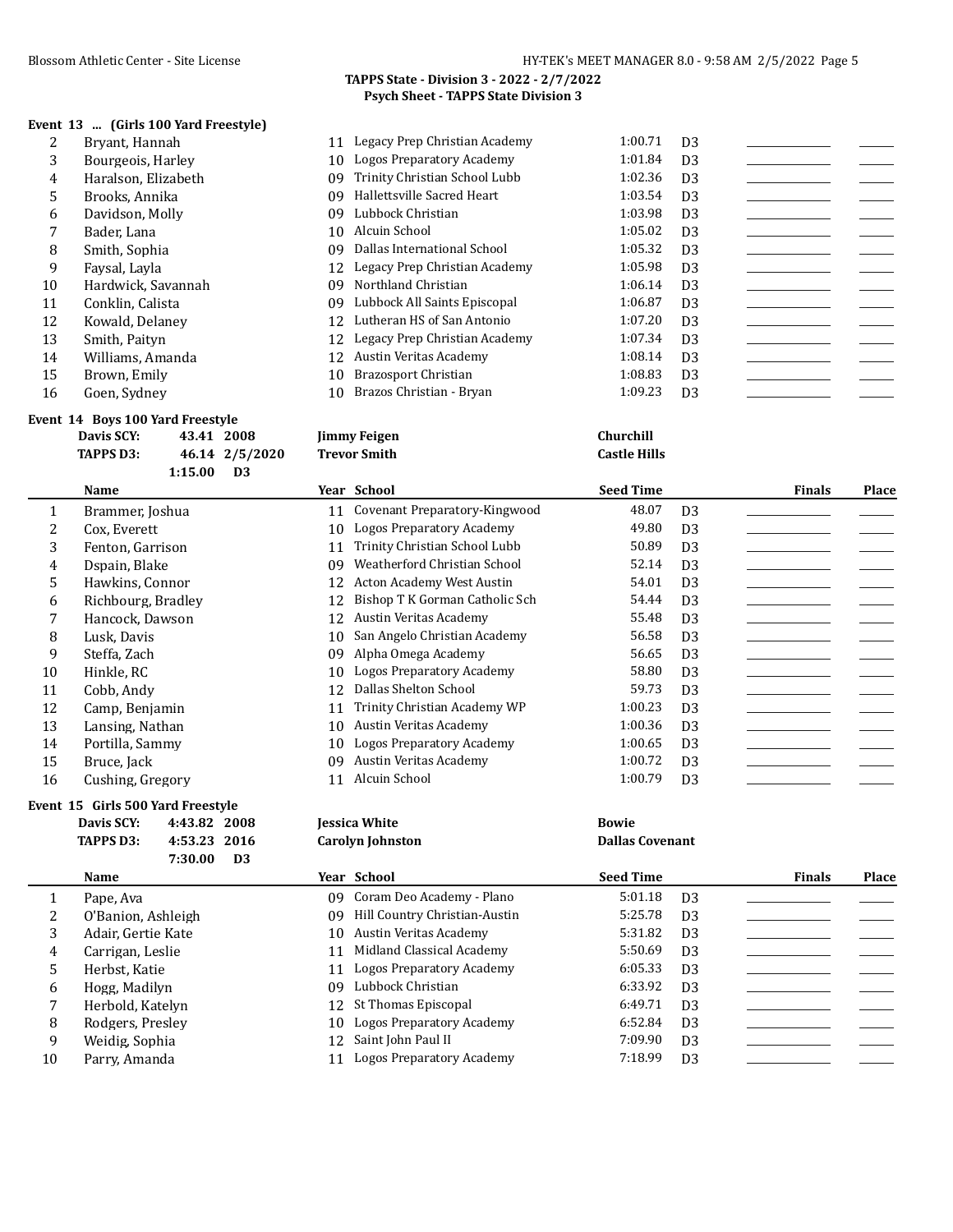# **Event 16 Boys 500 Yard Freestyle<br>Davis SCV:** 4:21.26 2017

|        | Davis SCY:<br><b>TAPPS D3:</b> | 4:21.26 2017<br>4:35.12 2016<br>7:20.00 | D <sub>3</sub> |    | <b>Zach Yeadon</b><br><b>Colin Murphy</b> | Reagan<br>Woodlands |                |               |       |
|--------|--------------------------------|-----------------------------------------|----------------|----|-------------------------------------------|---------------------|----------------|---------------|-------|
|        | Name                           |                                         |                |    | Year School                               | <b>Seed Time</b>    |                | <b>Finals</b> | Place |
|        | Bell, Nathan                   |                                         |                | 11 | Midland Classical Academy                 | 4:48.06             | D <sub>3</sub> |               |       |
| C<br>4 | Stephenson, Matthew            |                                         |                |    | 11 Concordia High School                  | 4:51.61             | D <sub>3</sub> |               |       |
| 3      | Furley, Owen                   |                                         |                | 11 | Austin Veritas Academy                    | 5:07.92             | D <sub>3</sub> |               |       |
| 4      | Stepanik, Rowan                |                                         |                | 09 | Legacy Prep Christian Academy             | 5:47.00             | D <sub>3</sub> |               |       |
| 5      | Farland, Robert                |                                         |                | 10 | Bay Area Christian                        | 5:54.16             | D <sub>3</sub> |               |       |
| 6      | Hinkle, RC                     |                                         |                | 10 | Logos Preparatory Academy                 | 6:22.10             | D <sub>3</sub> |               |       |
| 7      | Curley, Aidan                  |                                         |                | 11 | Bay Area Christian                        | 6:27.46             | D <sub>3</sub> |               |       |
| 8      | Shortt, Ethan                  |                                         |                | 11 | St Thomas Episcopal                       | 6:51.80             | D <sub>3</sub> |               |       |

### **Event 17 Girls 200 Yard Freestyle Relay**

**2:30.00 D3**

**Davis SCY: 1:33.19 2010 San Jose St U San J M. DeWames, M. McCurley, H. Denman, K. Foster TAPPS D3: 1:44.17 2/6/2019 Austin Hill Country Christian Hill A Read, S Garrison, P Cates, T Cates**

|    | <b>Team</b>                   | Relay | <b>Seed Time</b>          | <b>Finals</b> | Place |
|----|-------------------------------|-------|---------------------------|---------------|-------|
|    | Providence Classical          | A     | 1:54.80<br>D <sub>3</sub> |               |       |
|    | Logos Preparatory Academy     | A     | 1:55.25<br>D <sub>3</sub> |               |       |
| 3  | Legacy Prep Christian Academy | A     | 1:58.24<br>D <sub>3</sub> |               |       |
| 4  | St Thomas Episcopal           | A     | 1:59.42<br>D <sub>3</sub> |               |       |
| 5  | Saint John Paul II            | A     | 2:03.48<br>D <sub>3</sub> |               |       |
| 6  | Northland Christian           | A     | 2:04.79<br>D <sub>3</sub> |               |       |
|    | Austin Veritas Academy        | A     | 2:07.39<br>D <sub>3</sub> |               |       |
| 8  | Hallettsville Sacred Heart    | A     | 2:09.09<br>D <sub>3</sub> |               |       |
| 9  | Lubbock Christian             | A     | 2:09.25<br>D <sub>3</sub> |               |       |
| 10 | Bay Area Christian            | A     | 2:13.55<br>D <sub>3</sub> |               |       |
| 11 | First Baptist Christian Acad  | A     | 2:18.95<br>D <sub>3</sub> |               |       |
| 12 | Alcuin School                 | A     | 2:19.56<br>D <sub>3</sub> |               |       |
| 13 | San Antonio Castle Hills      | A     | 2:19.64<br>D <sub>3</sub> |               |       |

# **Event 18 Boys 200 Yard Freestyle Relay**

**2:20.00 D3**

**Davis SCY: 1:23.96 2019 Henderson St U Hende O. Patten, R. Brown, J. Seiner, T. Holt TAPPS D3: 1:33.90 2014 Ovilla Christian School I White, B Polley, E Grace, N Boyd**

|    | <b>Team</b>                   | Relay | <b>Seed Time</b> | <b>Finals</b>  | Place |
|----|-------------------------------|-------|------------------|----------------|-------|
|    | Austin Veritas Academy        | A     | 1:35.35          | D <sub>3</sub> |       |
|    | Bay Area Christian            | A     | 1:41.89          | D <sub>3</sub> |       |
| 3  | Legacy Prep Christian Academy | A     | 1:42.34          | D <sub>3</sub> |       |
| 4  | Logos Preparatory Academy     | A     | 1:44.03          | D <sub>3</sub> |       |
| 5. | Trinity Christian Academy WP  | A     | 1:46.03          | D <sub>3</sub> |       |
| 6  | St Thomas Episcopal           | A     | 1:46.90          | D <sub>3</sub> |       |
|    | San Angelo Christian Academy  | A     | 1:50.80          | D <sub>3</sub> |       |
| 8  | Weatherford Christian School  | A     | 1:51.90          | D <sub>3</sub> |       |
| 9  | Saint John Paul II            | A     | 1:55.06          | D <sub>3</sub> |       |
| 10 | Alcuin School                 | A     | 1:55.83          | D <sub>3</sub> |       |
| 11 | First Baptist Christian Acad  | A     | 1:57.94          | D <sub>3</sub> |       |
| 12 | Amarillo Ascension Academy    | A     | 2:03.33          | D <sub>3</sub> |       |
| 13 | Hallettsville Sacred Heart    | A     | 2:06.68          | D <sub>3</sub> |       |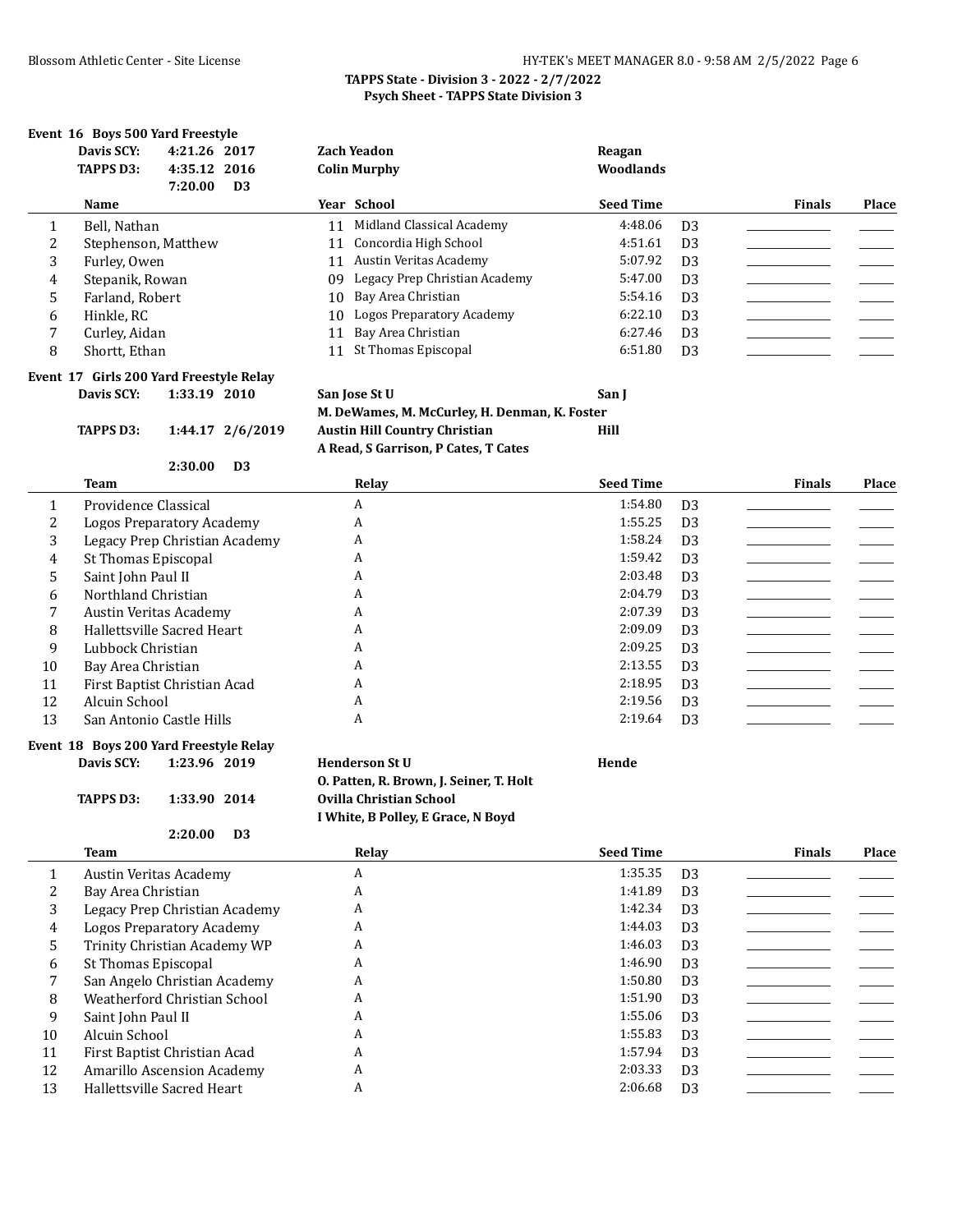|                | Event 19 Girls 100 Yard Backstroke   |              |                  |    |                                  |                       |                |                        |       |
|----------------|--------------------------------------|--------------|------------------|----|----------------------------------|-----------------------|----------------|------------------------|-------|
|                | Davis SCY:                           |              | 52.89 2010       |    | <b>Lily Moldenhauer</b>          | <b>Churchill</b>      |                |                        |       |
|                | <b>TAPPS D3:</b>                     |              | 56.16 2017       |    | <b>Carolyn Johnston</b>          | Covenant              |                |                        |       |
|                |                                      | 1:35.00      | D <sub>3</sub>   |    |                                  |                       |                |                        |       |
|                | Name                                 |              |                  |    | Year School                      | <b>Seed Time</b>      |                | <b>Finals</b>          | Place |
| 1              | Gurley, Rebekah                      |              |                  |    | 09 Coram Deo Academy - Plano     | 59.84                 | D <sub>3</sub> |                        |       |
| 2              | Stepanik, Serenity                   |              |                  | 11 | Legacy Prep Christian Academy    | 1:05.80               | D <sub>3</sub> |                        |       |
| 3              | Close, Maggie                        |              |                  | 12 | St Thomas Episcopal              | 1:09.00               | D <sub>3</sub> |                        |       |
| 4              | Goolsby, Courtney                    |              |                  | 12 | <b>Logos Preparatory Academy</b> | 1:09.38               | D <sub>3</sub> |                        |       |
| 5              | Wylie-Young, Hannah                  |              |                  | 09 | Providence Classical             | 1:09.69               | D <sub>3</sub> |                        |       |
| 6              | Stover, Joshlyn                      |              |                  | 10 | Keystone                         | 1:14.18               | D <sub>3</sub> |                        |       |
| 7              | Coleman, Cara Beth                   |              |                  | 10 | Brazos Christian - Bryan         | 1:15.04               | D <sub>3</sub> |                        |       |
| 8              | Pounders, Emma                       |              |                  | 10 | <b>Logos Preparatory Academy</b> | 1:15.73               | D <sub>3</sub> |                        |       |
| 9              | Bader, Lana                          |              |                  | 10 | Alcuin School                    | 1:15.82               | D <sub>3</sub> |                        |       |
| 10             | Radvansky, Gianna                    |              |                  | 10 | Providence Classical             | 1:15.92               | D <sub>3</sub> |                        |       |
| 11             | Williams, Malia                      |              |                  | 10 | Saint John Paul II               | 1:20.93               | D <sub>3</sub> |                        |       |
| 12             | Crane, Sydney                        |              |                  | 10 | Legacy Prep Christian Academy    | 1:21.26               | D <sub>3</sub> |                        |       |
| 13             | Hardwick, Savannah                   |              |                  | 09 | Northland Christian              | 1:22.10               | D <sub>3</sub> |                        |       |
| 14             | Rhodes, Emma                         |              |                  | 09 | Ovilla Christian School          | 1:23.96               | D <sub>3</sub> |                        |       |
| 15             | Johnston, Jordan                     |              |                  | 10 | Dallas Shelton School            | 1:24.11               | D <sub>3</sub> |                        |       |
| 16             | Kostelnik, Kathryn                   |              |                  |    | 11 Hallettsville Sacred Heart    | 1:26.59               | D <sub>3</sub> |                        |       |
|                | Event 20 Boys 100 Yard Backstroke    |              |                  |    |                                  |                       |                |                        |       |
|                | Davis SCY:                           |              | 49.28 2019       |    | <b>Jackson Kennedy</b>           | <b>Madison</b>        |                |                        |       |
|                | <b>TAPPS D3:</b>                     |              | 51.91 2018       |    | <b>Elliott Jones</b>             | <b>Cypress Christ</b> |                |                        |       |
|                |                                      | 1:30.00      | D3               |    |                                  |                       |                |                        |       |
|                | Name                                 |              |                  |    | Year School                      | <b>Seed Time</b>      |                | <b>Finals</b>          | Place |
| 1              | Bell, Jacob                          |              |                  |    | 11 Midland Classical Academy     | 53.81                 | D <sub>3</sub> |                        |       |
| $\overline{c}$ | Richbourg, Bradley                   |              |                  | 12 | Bishop T K Gorman Catholic Sch   | 59.57                 | D <sub>3</sub> |                        |       |
| 3              | Brown, Harrison                      |              |                  | 12 | First Baptist Christian Acad     | 59.92                 | D <sub>3</sub> |                        |       |
| 4              | Junker, Elijah                       |              |                  | 10 | Ambleside School-FBG             | 1:02.00               | D <sub>3</sub> |                        |       |
| 5              | Benthem, Lars                        |              |                  | 11 | Providence Classical             | 1:03.36               | D <sub>3</sub> |                        |       |
| 6              | Hawkins, Connor                      |              |                  |    | 12 Acton Academy West Austin     | 1:04.13               | D <sub>3</sub> |                        |       |
| 7              | Sterling, Samuel                     |              |                  | 11 | St Thomas Episcopal              | 1:05.92               | D <sub>3</sub> |                        |       |
| 8              | Su, Abraham                          |              |                  | 09 | Faith West Academy-Katy          | 1:06.34               | D <sub>3</sub> | ______________________ |       |
| 9              | Gerwick, Gage                        |              |                  | 10 | Legacy Prep Christian Academy    | 1:08.11               | D <sub>3</sub> |                        |       |
| 10             | Pickle, Caden                        |              |                  | 10 | Providence Classical             | 1:10.72               | D <sub>3</sub> |                        |       |
| 11             | Garcia, Jackson                      |              |                  |    | 11 Christ the King Cathedral     | 1:11.06               | D <sub>3</sub> |                        |       |
| 12             | Dillett, Anthony                     |              |                  |    | 10 Logos Preparatory Academy     | 1:12.21               | D <sub>3</sub> |                        |       |
| 13             | Morrow, Grahm                        |              |                  |    | Trinity Christian Academy WP     | 1:12.66               | D <sub>3</sub> |                        |       |
| 14             | Fincher, Jake                        |              |                  | 11 | Bay Area Christian               | 1:12.70               | D <sub>3</sub> |                        |       |
| 15             | Schaeffer, Noah                      |              |                  |    | 12 Austin Veritas Academy        | 1:12.88               | D <sub>3</sub> |                        |       |
| 16             | Hodson, Aiden                        |              |                  | 10 | Saint John Paul II               | 1:14.01               | D <sub>3</sub> |                        |       |
|                | Event 21 Girls 100 Yard Breaststroke |              |                  |    |                                  |                       |                |                        |       |
|                | Davis SCY:                           | 1:00.94 2006 |                  |    | <b>Annie Chandler</b>            | Churchill             |                |                        |       |
|                | <b>TAPPS D3:</b>                     |              | 1:02.42 2/5/2020 |    | Sophia Garrison                  | <b>Hill Country</b>   |                |                        |       |
|                |                                      | 1:40.00      | <b>D3</b>        |    |                                  |                       |                |                        |       |
|                | Name                                 |              |                  |    | Year School                      | <b>Seed Time</b>      |                | <b>Finals</b>          | Place |
| $\mathbf{1}$   | Gurley, Rebekah                      |              |                  |    | 09 Coram Deo Academy - Plano     | 1:07.95               | D <sub>3</sub> |                        |       |
| 2              | Su, Elisha                           |              |                  |    | 09 Faith West Academy-Katy       | 1:11.44               | D <sub>3</sub> |                        |       |
|                |                                      |              |                  |    |                                  |                       |                |                        |       |

3 Tomlinson, Emily 09 Legacy Prep Christian Academy 1:13.27 D3<br>4 Witham, Pressly 12 Logos Preparatory Academy 1:16.24 D3 4 Witham, Pressly 12 Logos Preparatory Academy 1:16.24 D3<br>5 Carrigan, Leslie 11 Midland Classical Academy 1:18.57 D3

6 Hilliard, Abby 11 Bay Area Christian 1:18.68 D3

11 Midland Classical Academy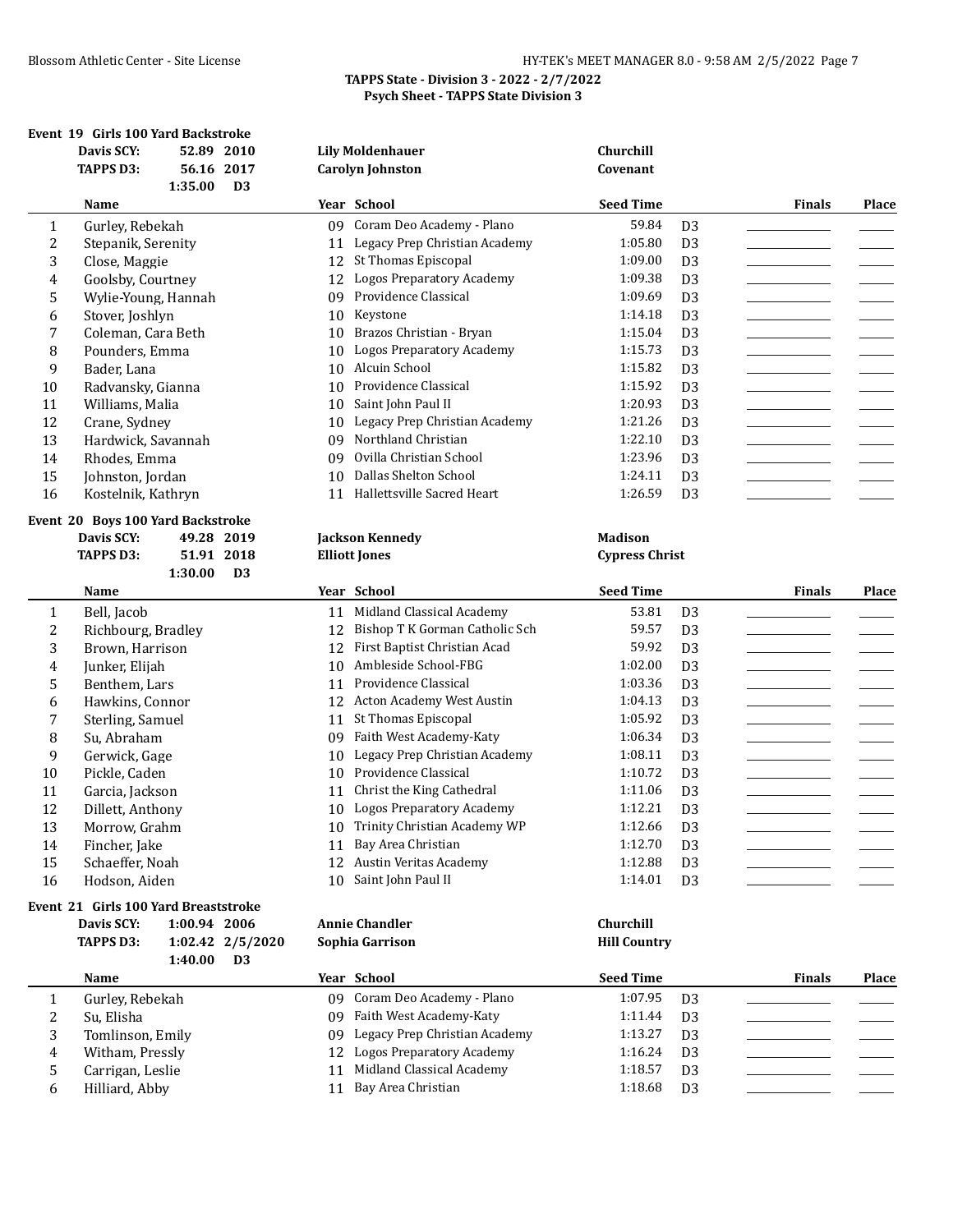#### **Event 21 ... (Girls 100 Yard Breaststroke)**

|    | Anguiano, Alexandra | 09 Trinity School - Midland    | 1:19.13 | D3             |  |
|----|---------------------|--------------------------------|---------|----------------|--|
| 8  | Pelletier, Katie    | 11 St Thomas Episcopal         | 1:19.43 | D <sub>3</sub> |  |
| 9  | Mayes, Myriam       | 09 Alpha Omega Academy         | 1:21.50 | D <sub>3</sub> |  |
| 10 | Wylie-Young, Hannah | 09 Providence Classical        | 1:22.20 | D <sub>3</sub> |  |
| 11 | Portillo, Veronica  | 10 Amarillo Ascension Academy  | 1:24.12 | D <sub>3</sub> |  |
| 12 | Smith, Sophia       | 09 Dallas International School | 1:25.53 | D <sub>3</sub> |  |
| 13 | Mathews, Jessa      | 10 Prestonwood Academy North   | 1:25.53 | D <sub>3</sub> |  |
| 14 | Junker. Leah        | 09 Ambleside School-FBG        | 1:29.96 | D <sub>3</sub> |  |
| 15 | Anderson, Charlotte | 09 Saint John Paul II          | 1:33.03 | D <sub>3</sub> |  |
| 16 | Ouellette, Aliana   | 11 San Antonio Castle Hills    | 1:34.74 | D <sub>3</sub> |  |
|    |                     |                                |         |                |  |

|    | Event 22 Boys 100 Yard Breaststroke     |                                     |                           |                        |
|----|-----------------------------------------|-------------------------------------|---------------------------|------------------------|
|    | Davis SCY:<br>55.46 2015                | <b>Menjamin Walker</b>              | Concordia                 |                        |
|    | 56.34 2005<br><b>TAPPS D3:</b>          | <b>Paul Kornfeld</b>                | <b>Northeast Christ</b>   |                        |
|    | 1:35.00<br>D <sub>3</sub>               |                                     |                           |                        |
|    | <b>Name</b>                             | Year School                         | <b>Seed Time</b>          | <b>Finals</b><br>Place |
| 1  | Gerwick, Gavin                          | Legacy Prep Christian Academy<br>12 | 59.41<br>D <sub>3</sub>   |                        |
| 2  | Fenton, Gavin                           | Trinity Christian School Lubb<br>11 | 1:00.47<br>D <sub>3</sub> |                        |
| 3  | Davidson, Gage                          | Lubbock Christian<br>11             | 1:03.64<br>D <sub>3</sub> |                        |
| 4  | Singer, Grayson                         | St Thomas Episcopal<br>12           | 1:08.68<br>D <sub>3</sub> |                        |
| 5  | Aitchison, Austin                       | Austin Veritas Academy<br>09        | 1:09.08<br>D <sub>3</sub> |                        |
| 6  | Hilliard, Ayden                         | Bay Area Christian<br>09            | 1:11.21<br>D <sub>3</sub> |                        |
| 7  | Cushing, Gregory                        | Alcuin School<br>11                 | 1:14.44<br>D <sub>3</sub> |                        |
| 8  | Reynolds, Josiah                        | Eagle Christian Academy<br>10       | 1:15.46<br>D <sub>3</sub> |                        |
| 9  | Henson, Luke                            | Legacy Prep Christian Academy<br>12 | 1:16.45<br>D <sub>3</sub> |                        |
| 10 | Brown, Nicholas                         | First Baptist Christian Acad<br>09  | 1:17.59<br>D <sub>3</sub> |                        |
| 11 | Hallam, Seth                            | Logos Preparatory Academy<br>09     | 1:20.19<br>D <sub>3</sub> |                        |
| 12 | Stepanik, Rowan                         | Legacy Prep Christian Academy<br>09 | 1:20.80<br>D <sub>3</sub> |                        |
| 13 | Rabb, Nathan                            | Logos Preparatory Academy<br>11     | 1:21.10<br>D <sub>3</sub> |                        |
| 14 | Lansing, Nathan                         | Austin Veritas Academy<br>10        | 1:22.84<br>D <sub>3</sub> |                        |
| 15 | Eikenhorst, Logan                       | Live Oak Classical<br>10            | 1:22.86<br>D <sub>3</sub> |                        |
| 16 | Hughes, Brendon                         | Weatherford Christian School<br>09  | 1:22.92<br>D <sub>3</sub> |                        |
|    | Event 23 Girls 400 Yard Freestyle Relay |                                     |                           |                        |
|    | Davis SCY:<br>3:27.71 2009              | Churchill                           | Churc                     |                        |

**TAPPS D3: 3:39.13 2/5/2020 The Woodlands Christian Academ Woodl**

**B Stowell, O Busch, I Krantzcke, M Murphy**

**K. Pavlin, R. Ploetz, A. Okeefe, L, Moldenhauer**

|   | D <sub>3</sub><br>5:25.00     |       |                  |                |               |              |
|---|-------------------------------|-------|------------------|----------------|---------------|--------------|
|   | Team                          | Relay | <b>Seed Time</b> |                | <b>Finals</b> | <b>Place</b> |
|   | Legacy Prep Christian Academy | A     | 4:09.19          | D <sub>3</sub> |               |              |
|   | Logos Preparatory Academy     | A     | 4:22.84          | D <sub>3</sub> |               |              |
| 3 | St Thomas Episcopal           | A     | 4:32.45          | D <sub>3</sub> |               |              |
| 4 | Austin Veritas Academy        | A     | 4:54.31          | D <sub>3</sub> |               |              |
|   | Saint John Paul II            | A     | 4:56.38          | D <sub>3</sub> |               |              |
| 6 | Dallas Shelton School         | A     | 5:03.04          | D <sub>3</sub> |               |              |
|   | Bay Area Christian            | A     | 5:03.37          | D <sub>3</sub> |               |              |
| 8 | Trinity Christian Academy WP  | A     | 5:15.79          | D <sub>3</sub> |               |              |
|   | Alcuin School                 | A     | 5:22.45          | D <sub>3</sub> |               |              |